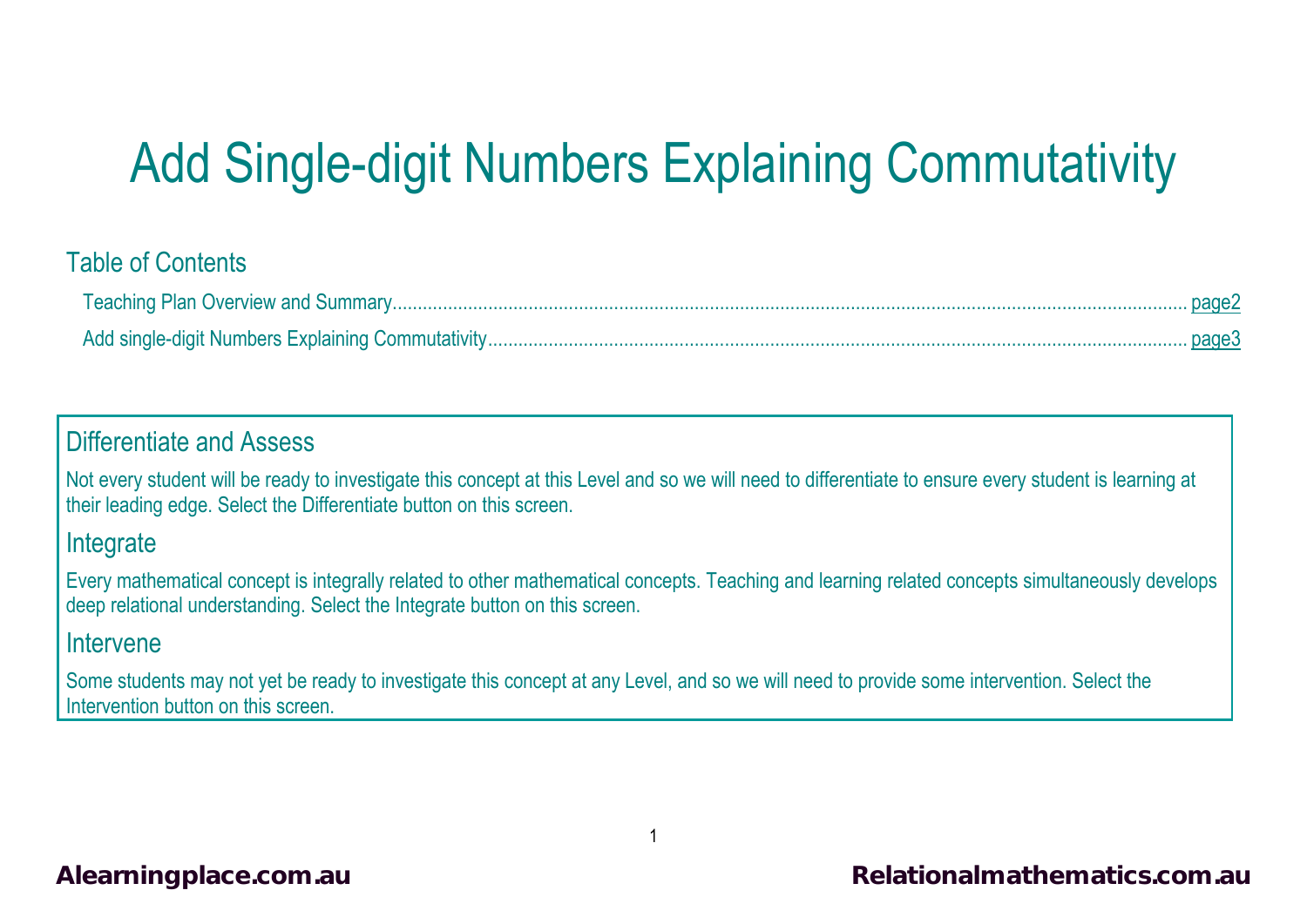## **ADD SINGLE-DIGIT NUMBERS EXPLAINING COMMUTATIVITY.**

### **EXPLICIT TEACHING PLAN OVERVIEW PAGE**

<span id="page-1-0"></span>**THIS PAGE IS A SUMMARY OF THE EXPLICIT TEACHING PLAN, INCLUDING STRATEGIC QUESTIONS, AND DESRIBING THE SEQUENCE WHICH WILL OCCUR OVER MULTIPLE LESSONS.**

#### **RESOURCES: COUNTERS, PLAYING CARDS, PENCIL, PAPER**

|                             | <b>WHAT COULD WE DO?</b>                                                                                          | WHAT LANGUAGE COULD WE USE TO EXPLAIN AND ASK QUESTIONS?                         |
|-----------------------------|-------------------------------------------------------------------------------------------------------------------|----------------------------------------------------------------------------------|
| Children:                   |                                                                                                                   | Children:                                                                        |
| $\bullet$ add by<br>$\circ$ | collecting each corresponding amount of counters, placing them in 2 rows,                                         | ask one another questions about adding explaining commutativity, for<br>example: |
|                             | recording the counters and a number sentence using words, then using<br>symbols when they can explain the symbols | How could we add these numbers?                                                  |
|                             | counting each number from one in their heads, recording the numbers they                                          | How could we make groups using counters?                                         |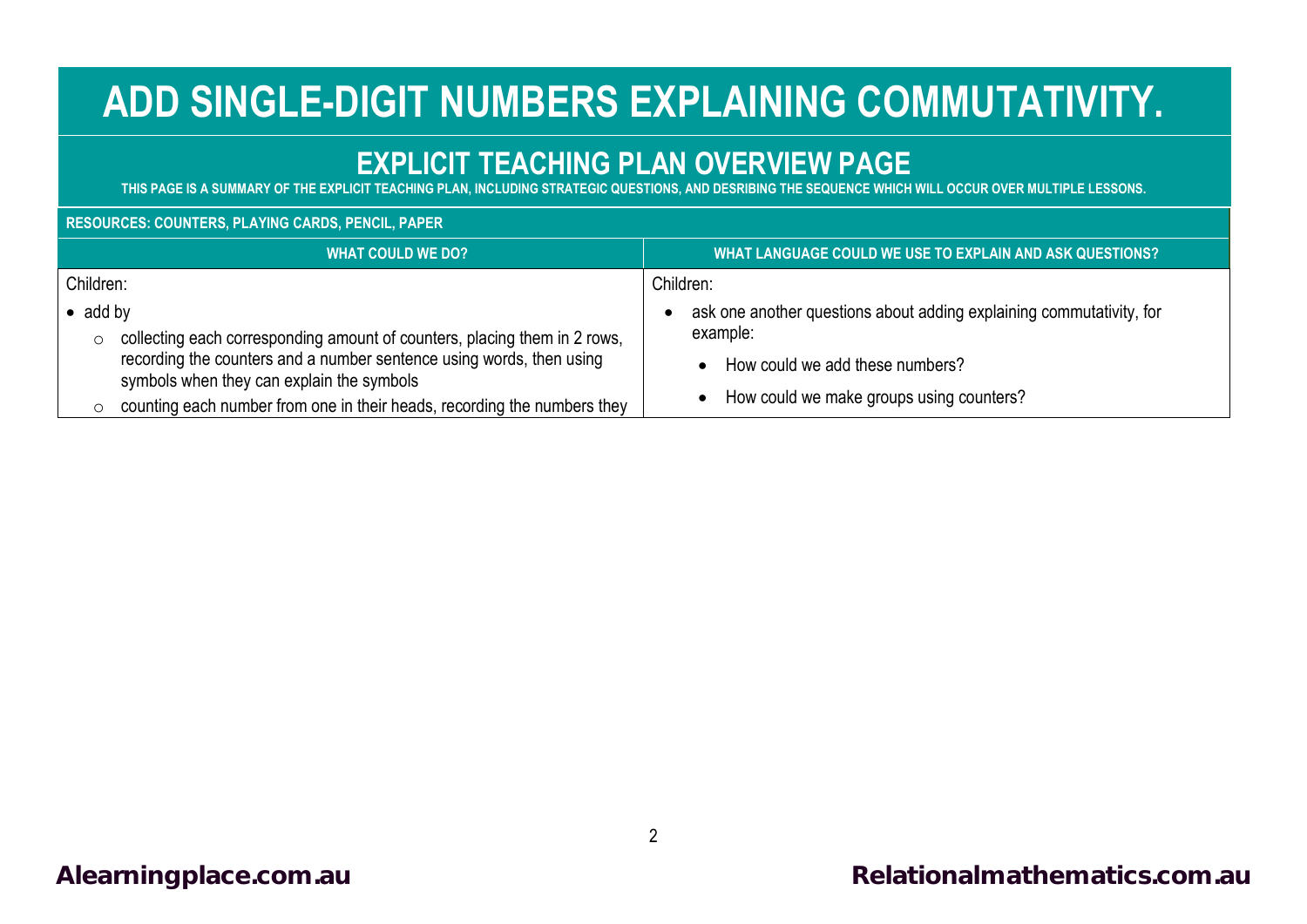| counted and a number sentence using words, then using symbols when<br>they can explain the symbols<br>counting on by ones from 1 number, recording on an open empty number<br>$\circ$<br>line<br>• explain commutativity, by swapping the order of the numbers and repeating the<br>addition | How could we count from 1 in our head?<br>$\bullet$<br>How could we count on from 1 number?<br>$\bullet$<br>• How could we swap the order of the numbers and add them?<br>Do we have the same amount?<br>$\bullet$<br>• Can numbers swap places when we add? |
|----------------------------------------------------------------------------------------------------------------------------------------------------------------------------------------------------------------------------------------------------------------------------------------------|--------------------------------------------------------------------------------------------------------------------------------------------------------------------------------------------------------------------------------------------------------------|
|----------------------------------------------------------------------------------------------------------------------------------------------------------------------------------------------------------------------------------------------------------------------------------------------|--------------------------------------------------------------------------------------------------------------------------------------------------------------------------------------------------------------------------------------------------------------|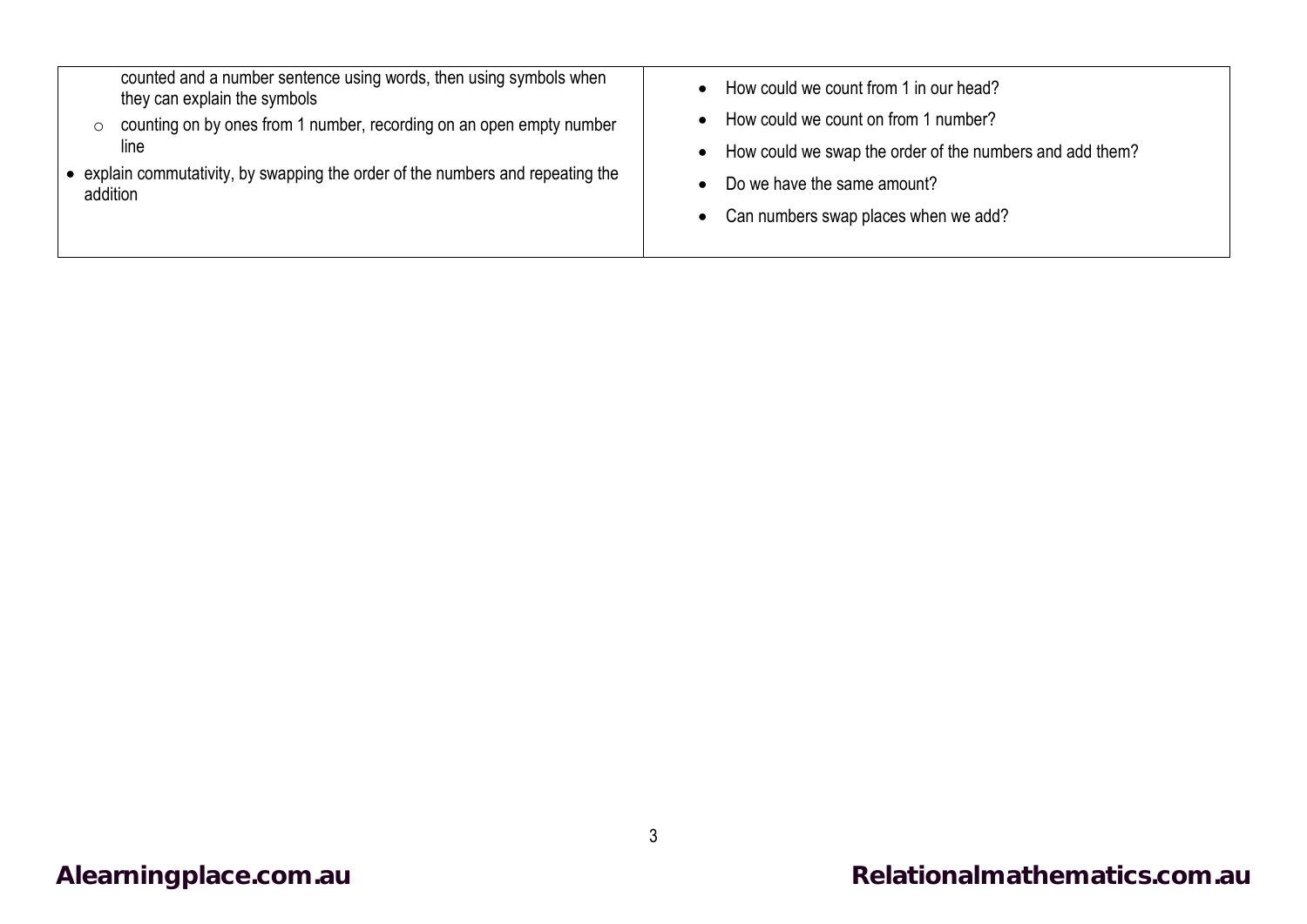## <span id="page-3-0"></span>**ADD SINGLE-DIGIT NUMBERS EXPLAINING COMMUTATIVITY.**

#### **EXPLICIT TEACHING PLAN**

**FULL EXPLICIT TEACHING PLAN, EMBEDDING DEEP RELATIONAL UNDERSTANDING, METALANGUAGE, AND QUESTIONS THAT MAY BE USED OVER MULTIPLE LESSONS.**

| <b>WHAT COULD WE DO?</b>                                                                                               | WHAT LANGUAGE COULD WE USE TO EXPLAIN AND ASK QUESTIONS?                                                                                                                                                                                                      |
|------------------------------------------------------------------------------------------------------------------------|---------------------------------------------------------------------------------------------------------------------------------------------------------------------------------------------------------------------------------------------------------------|
| Children think about, talk and listen to a friend about, then have the opportunity to<br>share what they already know. | $\triangleright$ Today we're going to investigate adding.<br>What do you already know about adding?<br>▶<br>Talk to a friend about adding.<br>Is anybody ready to share what they are thinking about adding?                                                  |
| Select 2playing cards, for example, 7 and 5<br>Make a group of 7, for example,                                         | We've been investigating adding.<br>And we found that adding means joining groups together.<br>Let's continue our investigation!<br>Here we have 2 cards.<br>How could we add these numbers by making groups to join together?<br>Could we make a group of 7? |
| Make a group of 5, for example,<br>Hold 5 in one hand,<br>and 7 in the other hand, for example,                        | Could we make a group of 5?<br>▶<br>$\triangleright$ Let's hold our group of 5 in one hand, and our group of 7 in our other hand.<br>How could we describe this?<br>Could we say we are adding 5 and 7?                                                       |

4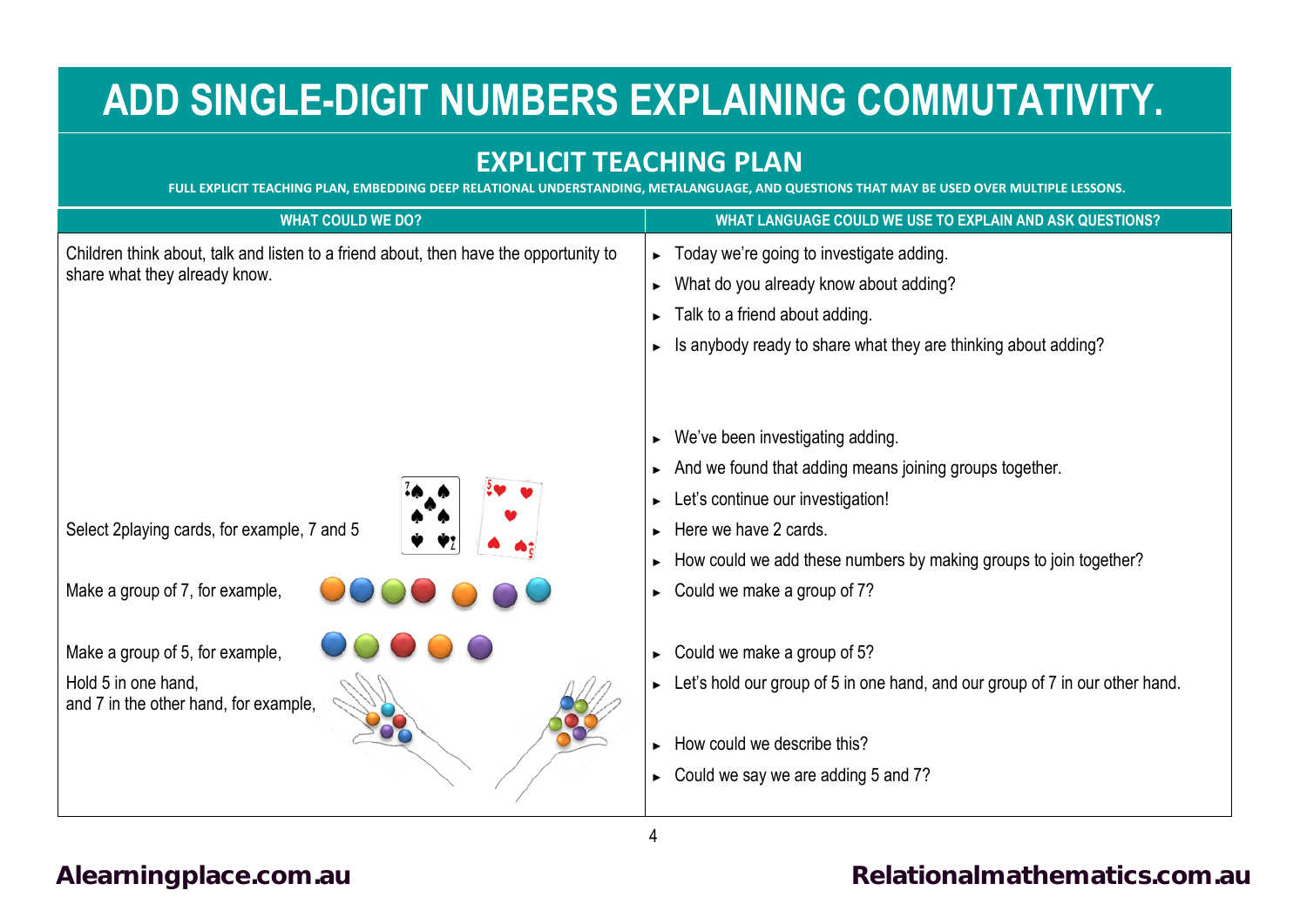|                                                                  | $\triangleright$ Could we record that we have 5 and we're adding 7?             |
|------------------------------------------------------------------|---------------------------------------------------------------------------------|
|                                                                  | What does 5 and 7 equal?<br>$\blacktriangleright$                               |
| Record, for example, $5 + 7 = 12$                                | Does 5 and 7 equal 12?<br>$\blacktriangleright$                                 |
| Swap the 5 and the 7 by crossing over your arms,<br>for example, | Let's swap our hands.<br>$\blacktriangleright$                                  |
|                                                                  | How could we describe this?                                                     |
|                                                                  | Could we say we are adding 7 and 5?                                             |
|                                                                  | What does 7 and 5 equal?                                                        |
|                                                                  | Does 7 and 5 equal 12?<br>$\blacktriangleright$                                 |
| Record, for example, $5 + 7 = 12$                                |                                                                                 |
| Point to the 2 number sentences, for example,                    | When we add, does it matter which number we add first?                          |
| $5 + 7 = 12$<br>$7 + 5 = 12$                                     | Did we get the same amount when we added 5 and 7, and when we added 7 and<br>5? |
|                                                                  | $\triangleright$ Can the numbers swap places?                                   |
|                                                                  | Can you swap places?<br>$\blacktriangleright$                                   |
|                                                                  | Did you wake up at home this morning, and then come to school?                  |
|                                                                  | Did you swap places?<br>$\blacktriangleright$                                   |
|                                                                  | At lunch time, will you swap places again?<br>$\blacktriangleright$             |
|                                                                  | Will you go outside?<br>$\blacktriangleright$                                   |
|                                                                  | When you swap places we say that you commute.<br>$\blacktriangleright$          |
|                                                                  | Commute just means to swap places.<br>$\blacktriangleright$                     |

5